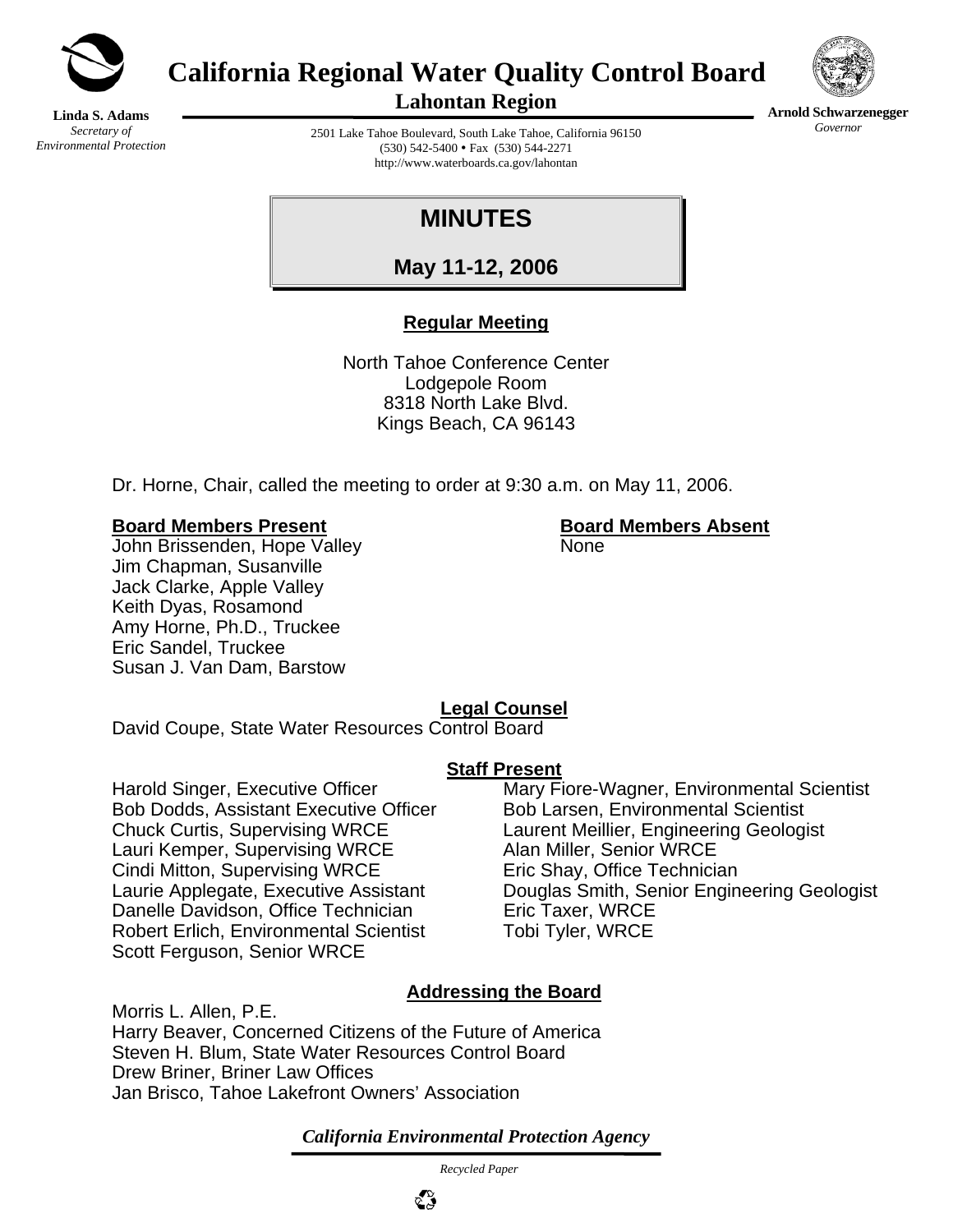Logan Carnell Pam Holten Chamblin Hans Coffeng Christine Davis James R. Donahue, Caufield, Davies & Donahue, LLP Rodney DuBois Neil Eskind, North Tahoe Public Utility District John Friedrich, League to Save Lake Tahoe Gerri Grego Earl Hagadorn Mark D. Hudak, Carr, McClellan, Ingersoll, Thompson & Horn Jordan Kahn, Tahoe Regional Planning Agency Assemblyman Tim Leslie Richard Okano Ron Parr, DMB Highlands Group Luke Ragan, Pacific Built Steven Rogers, North Tahoe Public Utility District Leon Schegg, North Tahoe Public Utility District Dirk Schoonmaker Bruce L. Shaffer, Lewis Brisbois Bisgaard & Smith, LLP Ellie Walter LaVoy "Bucky" Whittier Lanny T. Winberry, DMB Highlands Group

# **1. PUBLIC FORUM**

No one addressed the Board during the Public Forum.

# **ENFORCEMENT ACTION**

- **2.** *Public Hearing* **Consideration of an Administrative Civil Liability for C. Geoffrey and Christine Davis, Hans and Margaret Coffeng, and Pacific Built, Inc., for Violation of Waste Discharge Prohibitions Prescribed in the Water Quality Control Plan for the Lahontan Region, for the Unauthorized Discharge of Untreated Domestic Wastewater to Lands Below the Highwater Rim of Lake Tahoe on July 19, 2005 at 7770 and 7780 North Lake Boulevard, Kings Beach, Placer County Assessor's Parcel Numbers 117- 180-017 and –018, EDID No. 6A310408003** 
	- Note: This item was transcribed by an electronic court reporter. To purchase a transcript, contact Peters Shorthand Reporting Corporation at (916) 362- 2345. The item was also recorded.
	- Mr. Sandel declared a conflict of interest and did not participate in this item.

*California Environmental Protection Agency*

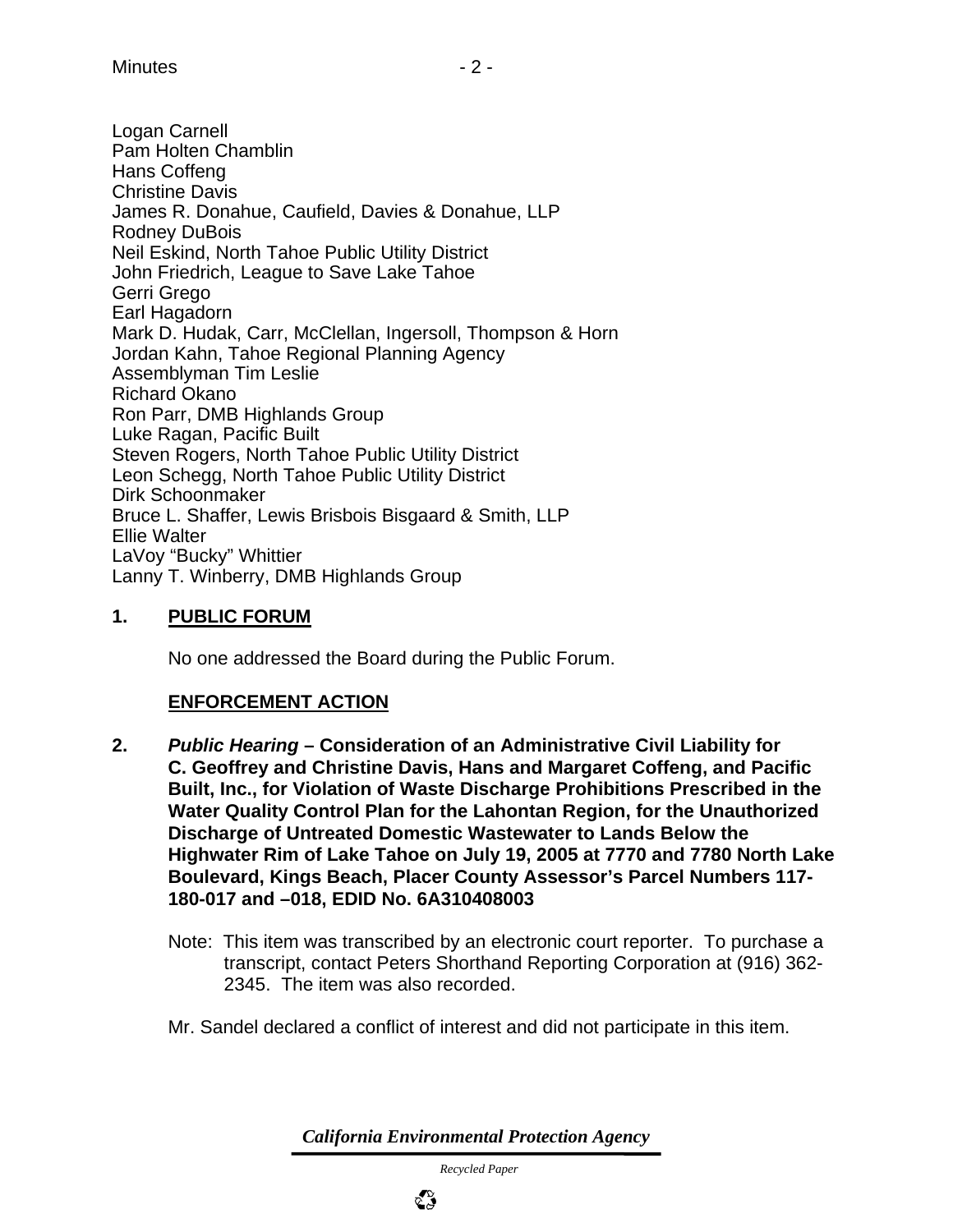Chair Horne opened the public hearing and administered two oaths. The first oath was given to those persons intending to testify at the hearing. The second oath was given to witnesses who submitted written testimony in order to verify that their testimony was truthful.

#### **Lahontan Water Board Staff – Testimony**

Steven Blum, attorney representing Lahontan Water Board staff. Mr. Blum submitted into the record a letter from Assemblyman Tim Leslie dated April 27, 2006.

Eric Taxer, Water Resource Control Engineer, Lahontan Regional Board. Mr. Taxer submitted the following into the record: the Notice of Public Hearing for the meeting; the material under Item No. 2; the files of the California Regional Water Quality Control Board, Lahontan Region, concerning the matter including all written testimony and rebuttal testimony; the Water Quality Control Plan for the Lahontan Region, as amended; and his PowerPoint® presentation.

Chuck Curtis, Supervising Engineer with Lahontan Water Board staff, questioned Leon Schegg, Public Works Director for the North Tahoe Public Utility District.

#### **Cross-Examination of Lahontan Water Board Staff and Witness**

Drew Briner, attorney representing Pacific Built, cross-examined Eric Taxer and Leon Schegg.

#### **Davis and Coffeng – Testimony**

Mark Hudak, attorney representing Davis and Coffeng submitted his PowerPoint® presentation into the record.

Mr. Hudak questioned Christine Davis and Hans Coffeng.

Jim Donahue, co-counsel for the Coffengs, questioned Morris Allen, civil engineer. Mr. Allen's PowerPoint® presentation was submitted into the record.

#### **Cross-Examination – Davis and Coffeng**

Steven Blum, attorney representing Lahontan Water Board staff, cross-examined Morris Allen.

Drew Briner, attorney representing Pacific Built, cross-examined Morris Allen.

Note: The Board took a lunch break from noon to 1:15 p.m. Item 2 continued at 1:15 p.m.

#### **Pacific Built – Testimony**

Drew Briner, attorney representing Pacific Built. Mr. Briner submitted his PowerPoint® presentation into the record.

*California Environmental Protection Agency*

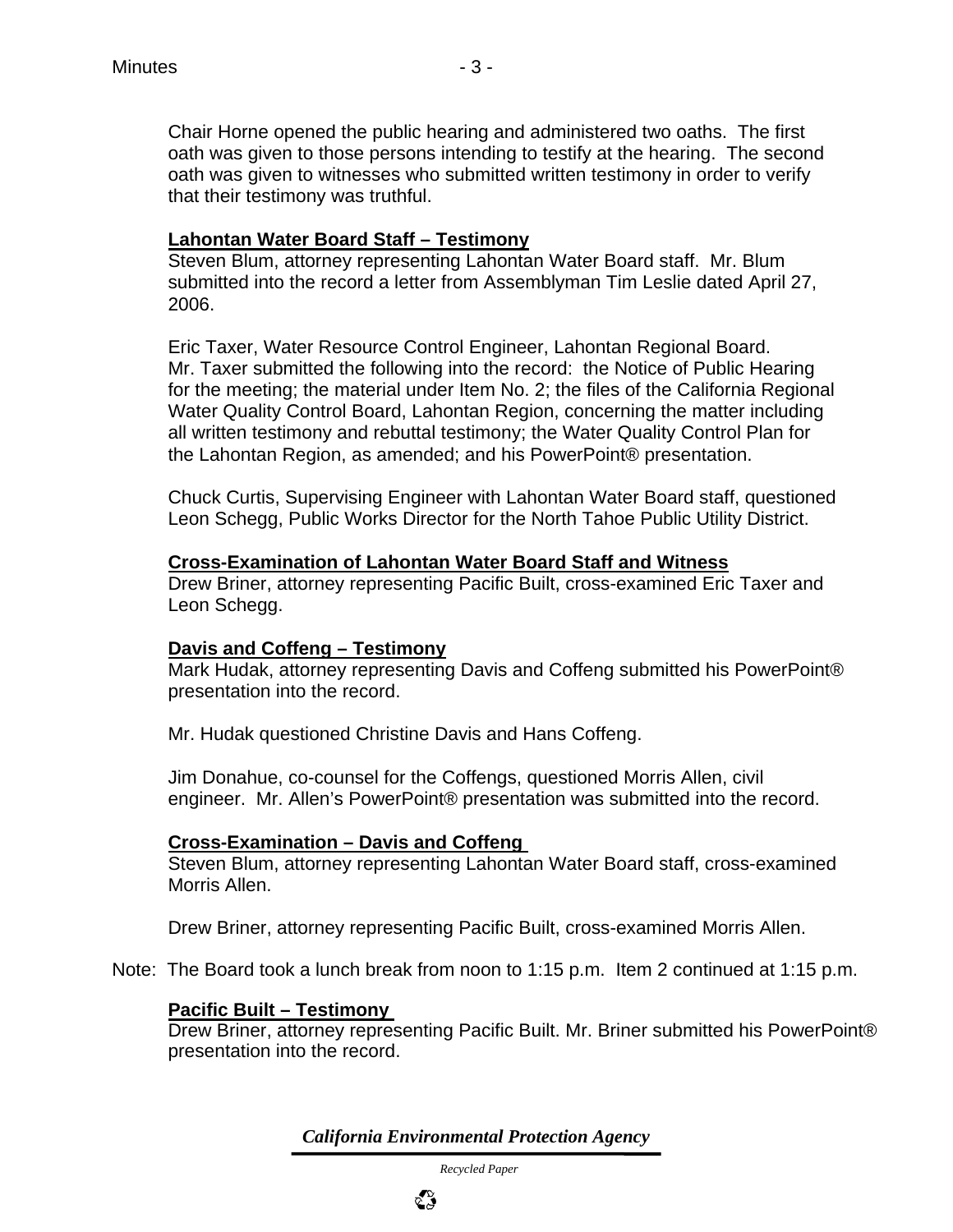# **Cross-Examination – Pacific Built**

None.

#### **Questions by Harold Singer, Executive Officer, Lahontan Regional Board**

Mr. Singer asked questions of the following individuals:

Earl Hagadorn

Chuck Curtis, Supervising Engineer with Lahontan Water Board Eric Taxer, Water Resource Control Engineer with Lahontan Water Board Scott Ferguson, Senior Water Resource Control Engineer with Lahontan Water Board Steven Rogers, General Manager, North Tahoe Public Utility District

#### **Questions by Board Members**

Board members asked questions of the following individuals:

Steven Rogers, General Manager, North Tahoe Public Utility District Leon Schegg, Public Works Director, North Tahoe Public Utility District Earl Hagadorn

Drew Briner, attorney representing Pacific Built

Chuck Curtis, Supervising Engineer with the Lahontan Water Board Lauri Kemper, Supervising Engineer with the Lahontan Water Board Eric Taxer, Water Resource Control Engineer with the Lahontan Water Board Steven Blum, attorney representing Lahontan Water Board staff David Coupe, attorney advising Lahontan Water Board Mark Hudak, attorney representing Davis and Coffeng

#### **Interested Parties' Comments**

The following interested parties provided comments:

Assemblyman Tim Leslie Pam Holten Chamblin Jordan Kahn, Tahoe Regional Planning Agency Neil Eskind, attorney for the North Tahoe Public Utility District (submitted proposed Motion to Assess Administrative Civil Liability into the record) Jan Brisco, Executive Director for the Tahoe Lakefront Owners' Association (submitted written copy of her verbal presentation into the record) Harry Beaver, Concerned Citizens of the Future of America Dirk Schoonmaker John Friedrich, League to Save Lake Tahoe Richard Okano Logan Carnell Ellie Waller Gerri Grego

*California Environmental Protection Agency*

 *Recycled Paper*

ళిప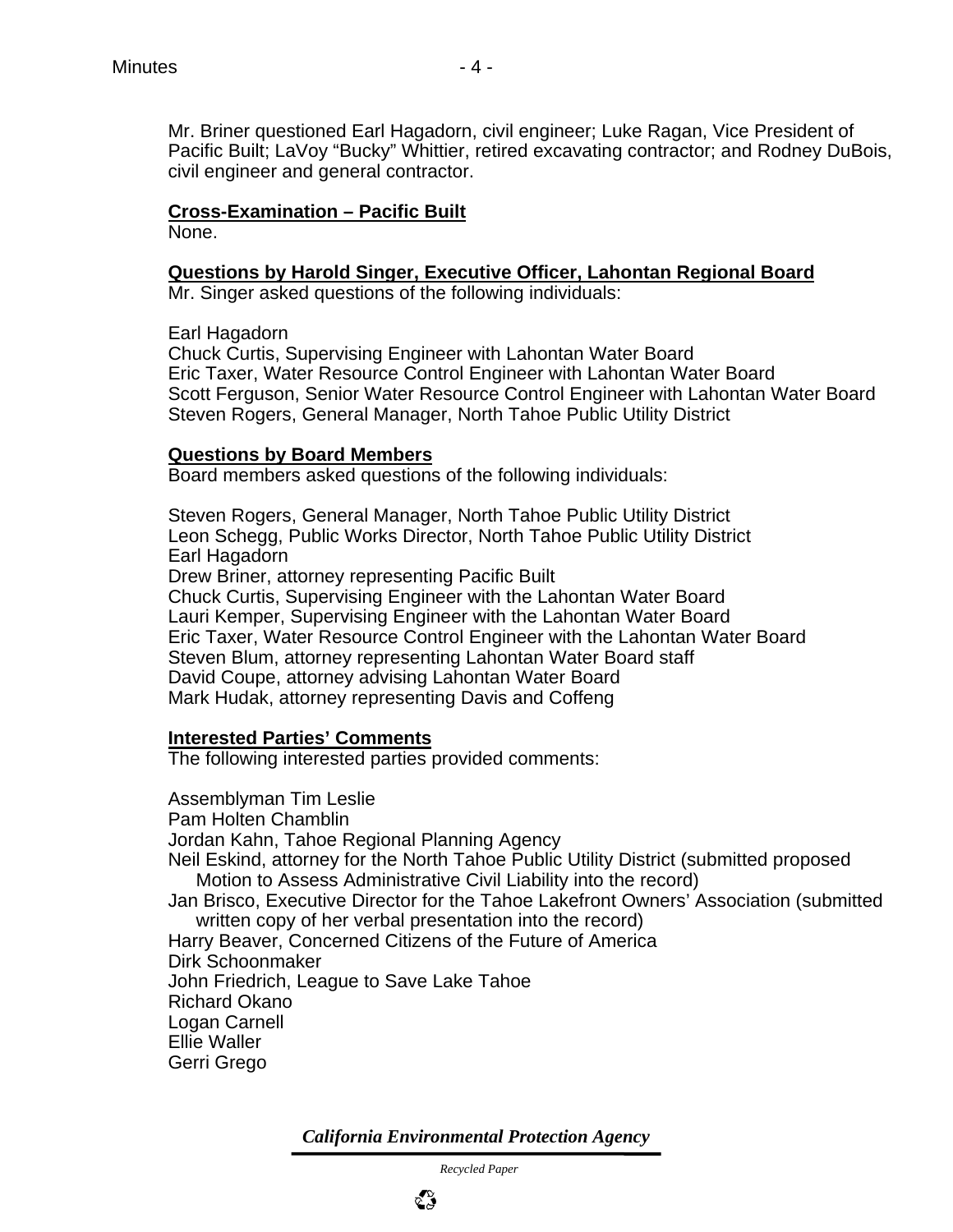#### **Rebuttal – Pacific Built**

Drew Briner, attorney representing Pacific Built, questioned LaVoy "Bucky" Whittier and Luke Ragan.

#### **Rebuttal – Davis and Coffeng**

Mark Hudak, attorney representing Davis and Coffeng, provided rebuttal.

James Donahue, co-counsel for the Coffengs, questioned Morris Allen, civil engineer.

#### **Rebuttal – Lahontan Water Board Staff**

Steven Blum, attorney representing Lahontan Water Board staff, provided rebuttal.

Chuck Curtis stated that in response to Mr. Singer's questions, staff recalculated the volume of the discharge and found it to be approximately 56,000 gallons.

Robert Dodds, Assistant Executive Officer, revised staff's recommendation to an assessment of \$325,000.

Note: The Board recessed for dinner at 4:45 p.m. and reconvened at 7:00 p.m. to resume consideration of Item 2.

#### **Closing Statements**

Drew Briner gave the closing statement on behalf of Pacific Built.

Mark Hudak gave the closing statement on behalf of Davis and Coffeng.

Steven Blum gave the closing statement on behalf of Lahontan Water Board staff.

#### **Comments by David Coupe to the Lahontan Water Board**

Mr. Coupe recommended the Board close the hearing and request that the prosecution team submit a new proposed order for the Board's consideration at a future meeting that is sufficiently based on nonhearsay evidence in the record. He explained the Board could notice the item specifically for the purpose of deliberating on the new proposed order.

**Public Hearing Closed – Motion to Continue Item to a Future Meeting** Chair Horne closed the public hearing.

Mr. Singer recommended the Board continue the item to a future meeting at which time the Board could consider a new order proposed by the prosecution team.

• **Motion:** Moved by Mr. Clarke and seconded by Mr. Dyas to continue the item to a scheduled date in the near future and to direct the prosecution team to come back with a proposed order supporting the facts.

In response to a question from Mr. Blum, Mr. Coupe clarified that the public hearing had been closed.

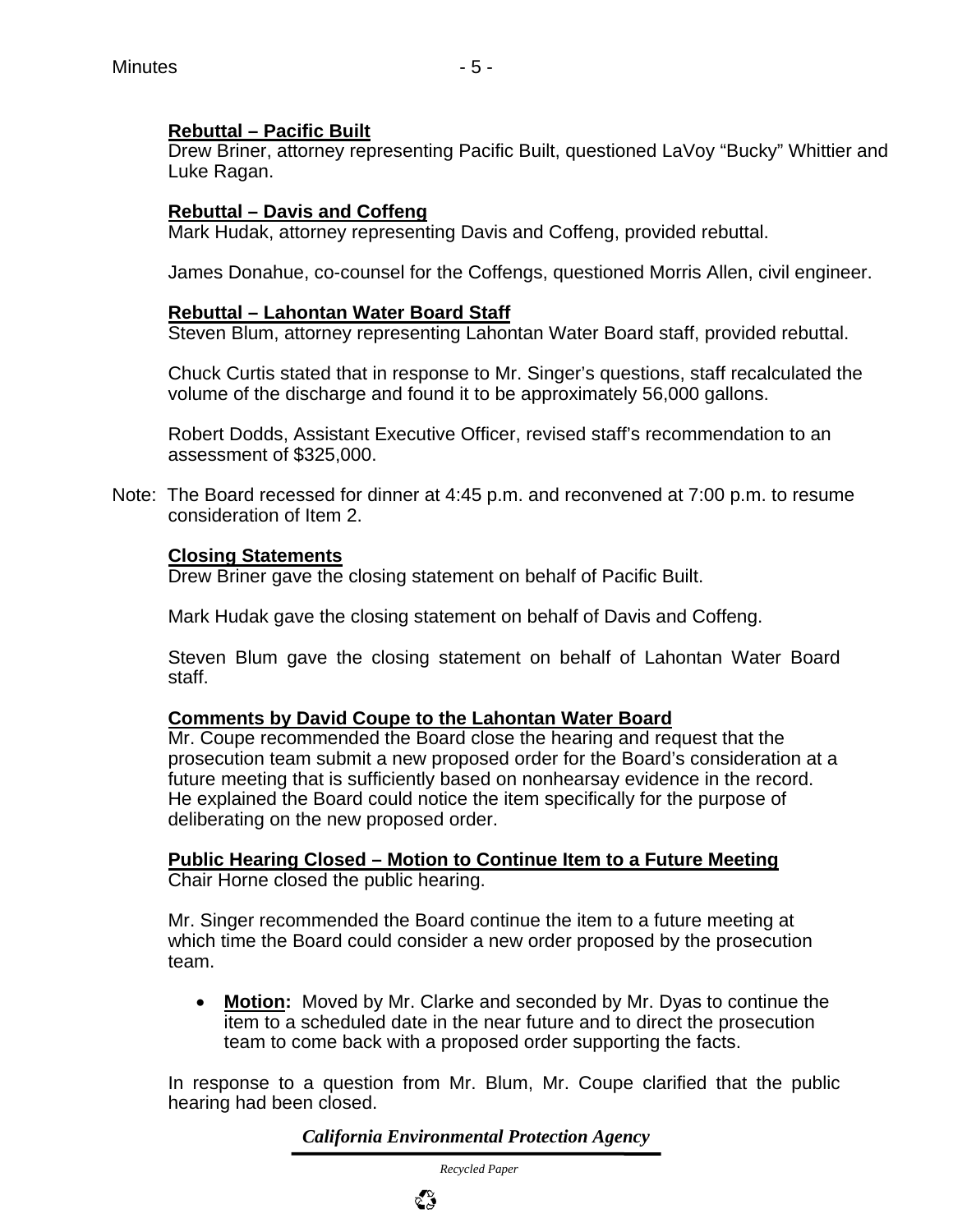Board members discussed the motion. Mr. Chapman commented that he did not have an objection to continuing the item to a future meeting; however, he wanted the prosecution team to be aware that the Board had not yet deliberated on the matter. Chair Horne called for the vote.

Voting yes: Mr. Brissenden, Mr. Clarke, Mr. Dyas, Dr. Horne, Ms. Van Dam. Voting no: Mr. Chapman Previously recused: Mr. Sandel

#### • **Motion carried 5-1**

In response to a question from Mr. Briner, Mr. Coupe clarified that the Board Chair would decide whether designated parties would have the opportunity to comment on the new proposed order. Chair Horne stated that the designated parties would have the opportunity to comment on the new proposed order.

#### **MINUTES**

#### **4. Minutes of the Regular Meeting of April 12-13, 2006 in Truckee, California**

The April minutes were not completed in time to be considered by the Board.

#### **5. ADOPTION OF THE UNCONTESTED CALENDAR**

Items 6, 7 and 8 were considered on the uncontested calendar.

• **Motion:** Moved by Mr. Clarke, seconded by Mr. Sandel and **unanimously carried** to adopt Items 6, 7 and 8 on the uncontested calendar.

#### **NEW WASTE DISCHARGE REQUIREMENT**

#### **6. Spalding Community Services District Sewage Evaporation Ponds, Lassen County**

See Item 5 for Board action.

# **AMENDED WASTE DISCHARGE REQUIREMENTS**

**7. Heavenly Ski Resort, El Dorado and Alpine Counties, Board Order No. R6T-2003- 0032A1**

See Item 5 for Board action.

**8. San Bernardino County Solid Waste Management Division; Victorville Class III Landfill, San Bernardino County, Board Order No. R6V-2004-0027A1** 

See Item 5 for Board action.

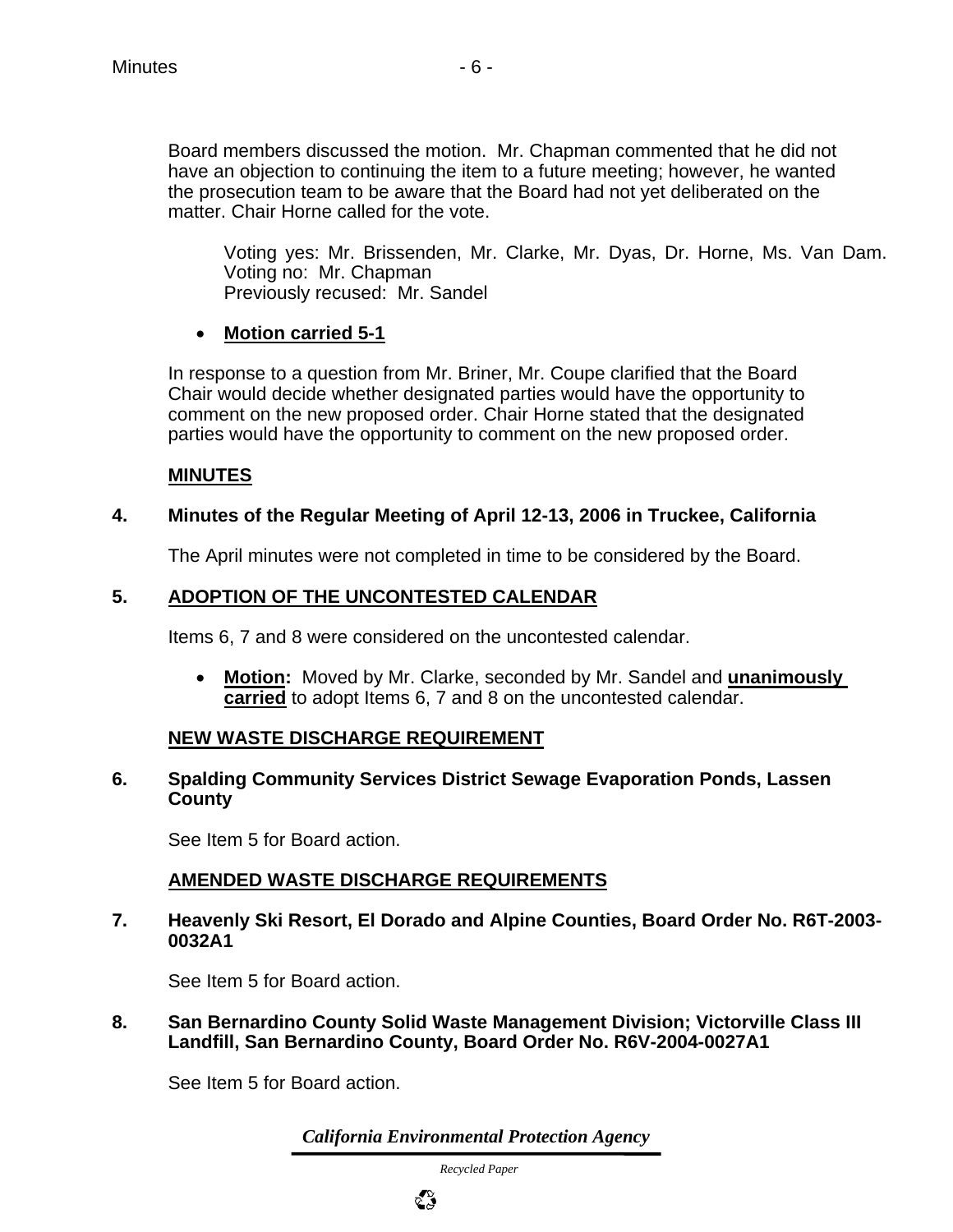#### **OTHER BUSINESS**

#### **9. Executive Officer's Report**

Mr. Singer discussed items from the May 2006 written report.

Mr. Singer gave an overview of the consolidated grants program process.

The Nevada Legislative Oversight Committee for the Tahoe Regional Planning Agency will be meeting in Sacramento the week of May 15. Mr. Singer has been invited to attend and discuss the strategy for implementation of the Tahoe TMDL and the policies and practices for regulating fuel reduction activities in the Tahoe Basin.

Staff representing Lahontan, the Tahoe Regional Planning Agency and the California Department of Forestry have been meeting to attempt to streamline the permit process for fuel reduction activities in the Tahoe Basin. Mr. Singer gave a progress report.

Mr. Singer described a proposed project at Northstar requiring 401 water quality certification and an exemption to a Basin Plan prohibition related to disturbance in the 100-year floodplain for an access road. He noted the Board previously delegated authority to him to grant these exemptions. He handed out a draft letter to Aaron Revere of Northstar Mountain Properties and described the process for granting the exemption. Mr. Singer noted his intent to sign the letter the following Monday if no objections are heard from the Board.

Dr. Horne noted she visited Squaw Valley on Earth Day and stopped by the Lahontan table. She described the watershed model being displayed by staff and noted its popularity with the children. Mr. Singer commented that the watershed model is a great outreach tool.

Regional Board staff held a public meeting in Hinkley in May regarding PG&E projects. Mr. Singer noted the informal meeting was well attended by the community. Ms. Van Dam commented that not all community members received the notice regarding the meeting. Mr. Singer noted he will ask staff to review the procedure used for notifying the community.

#### **3. CLOSED SESSION**

The Board met in closed session from 9:20 p.m. to 9:30 p.m. to discuss Item j.

The evening session recessed at 9:30 p.m.

*California Environmental Protection Agency*

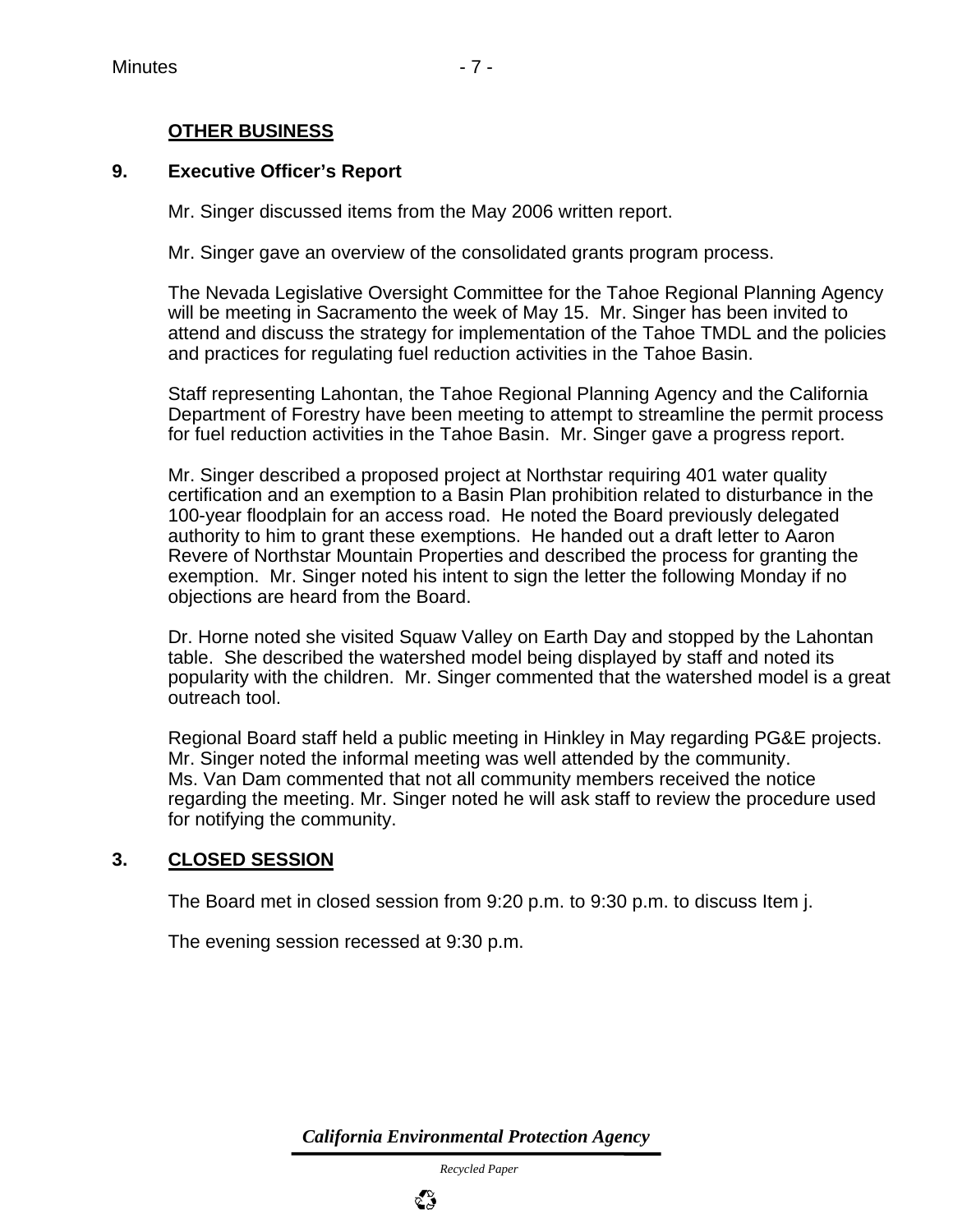#### **Regular Meeting, Continued 8:30 a.m., May 12, 2006**

Dr. Horne, Chair, called the meeting to order at 8:30 a.m. on May 12, 2006. Board members present: John Brissenden, Jim Chapman, Jack Clarke, Keith Dyas, Eric Sandel and Susan Van Dam. Board members absent: None.

# **10. PUBLIC FORUM**

No one addressed the Board during the Public Forum.

# **OTHER BUSINESS**

#### **11. Siller Ranch Development – Exemption to a Waste Discharge Prohibition Contained in the Water Quality Control Plan for the Lahontan Region, Placer County**

Mr. Sandel declared a conflict of interest and did not participate in this item.

Tobi Tyler gave the staff presentation and answered questions from the Board. She recommended the Board adopt the Resolution granting the exemption with the changes recommended by staff in the late revision sheet.

Addressing the Board: Lanny T. Winberry, attorney for DMB Highlands Group (handout) and Ron Parr, DMB Highlands Group.

Board members reviewed slide no. 27 of Ms. Tyler's presentation "Summary of Staff's Conclusions". The Board discussed the meaning of the terms "public", "private", and "necessary for public recreation". Mr. Chapman suggested adding a definition in the future for the term "gated community" (fenced or closed off) when considering whether a project meets the exemption criteria. Lauri Kemper clarified staff's recommendation. Board members complimented Regional Board staff and the project proponent consultants for their work on the monitoring plan.

• **Motion:** Moved by Mr. Clarke and seconded by Mr. Dyas to adopt the Resolution granting the exemption with the amendments recommended by staff in the late revision sheet.

Voting yes: Mr. Chapman, Mr. Clarke, Mr. Dyas, Dr. Horne, Ms. Van Dam Voting no: Mr. Brissenden Previously recused: Mr. Sandel

• **Motion carried 5-1.**